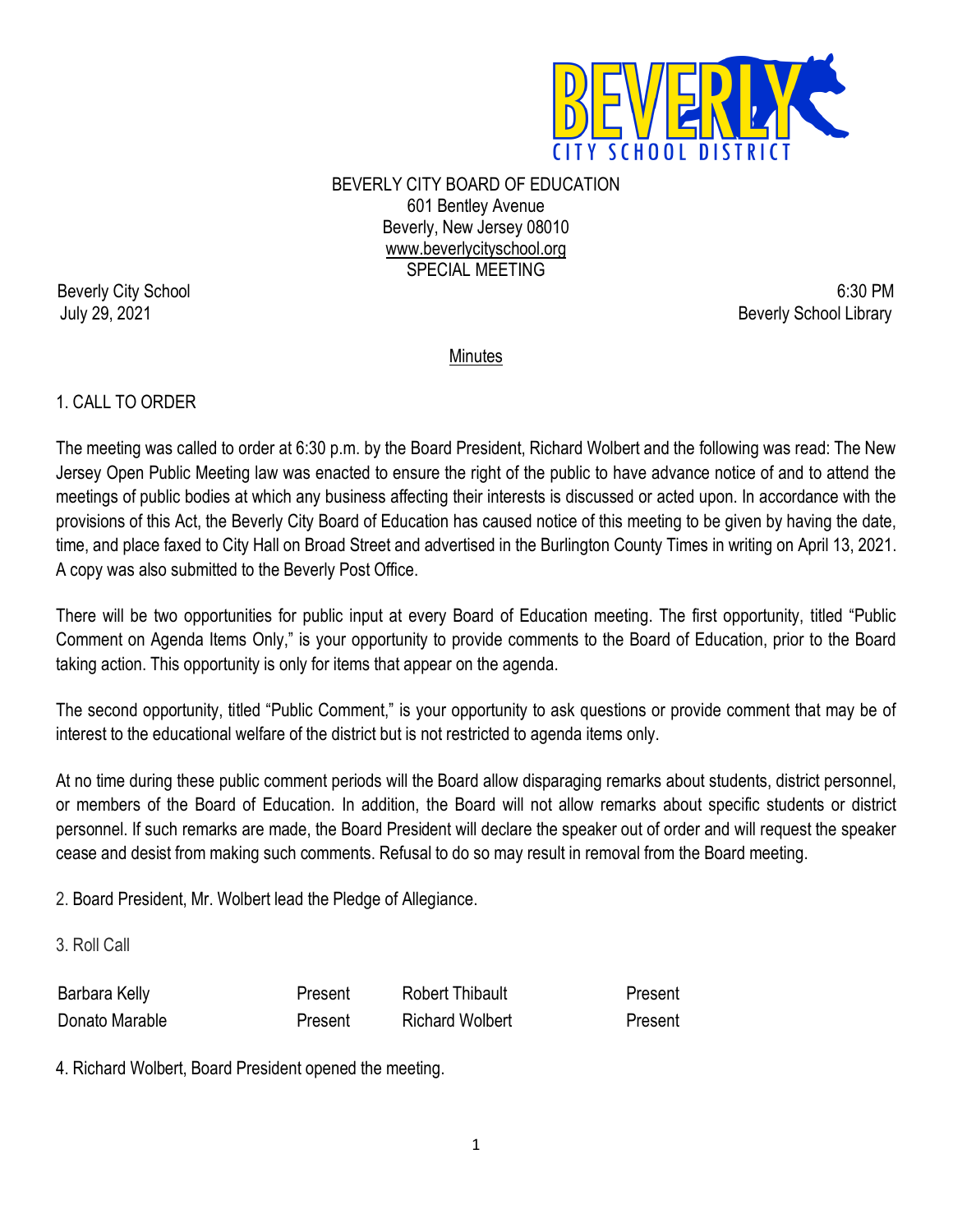

5. Board Member Comments on the Agenda

There were no board comments on the agenda.

6. Public Comment on Agenda Items Only

There were no public comments on the agenda.

7. Discussion on Classroom Trailers

Representatives from the Spiezle Architectural Group as well as the Vanguard Modular Building Systems gave a presentation on the scope of the project that included six (6) classrooms housed in a singular modular structure. The presentation included drawing and rendering of the project and specifics of the project were reviewed including site renovations.

8. A motion was made by Robert Thibault and seconded by Barbara Kelly to award the Beverly City School District Modular Classroom Project to Vanguard Modular Building Systems in the amount of \$1,497,647 as per the proposal dated July 15, 2021 Project Number 39422, with the confirmation of funds available.

Roll Call

| Barbara Kelly  | ≌atıve   | R∩hert<br>nipault |  |
|----------------|----------|-------------------|--|
| Donato Marable | ırmatıve | Richard Wolbert   |  |

## 9. Board Comments

There were no board comments.

10. The open to the public comment portion of the meeting began at 7:49 p.m. and closed at 7:54 p.m.

John Hoff, 124 Riverbank, Beverly NJ, noted that the Board of Education took a big step tonight and wanted to make sure that the Board of Education had a plan on informing the community about the project. He went on to note that this is an excellent school system and we need to tell the community all the good things that are happening. It was noted that this details will be posted on the district website and the renderings would be placed around the school.

## 11. Adjournment

A motion was made by Barbara Kelly and seconded by Donato Marable to adjourn the Board of Education Meeting at 7:55 p.m.